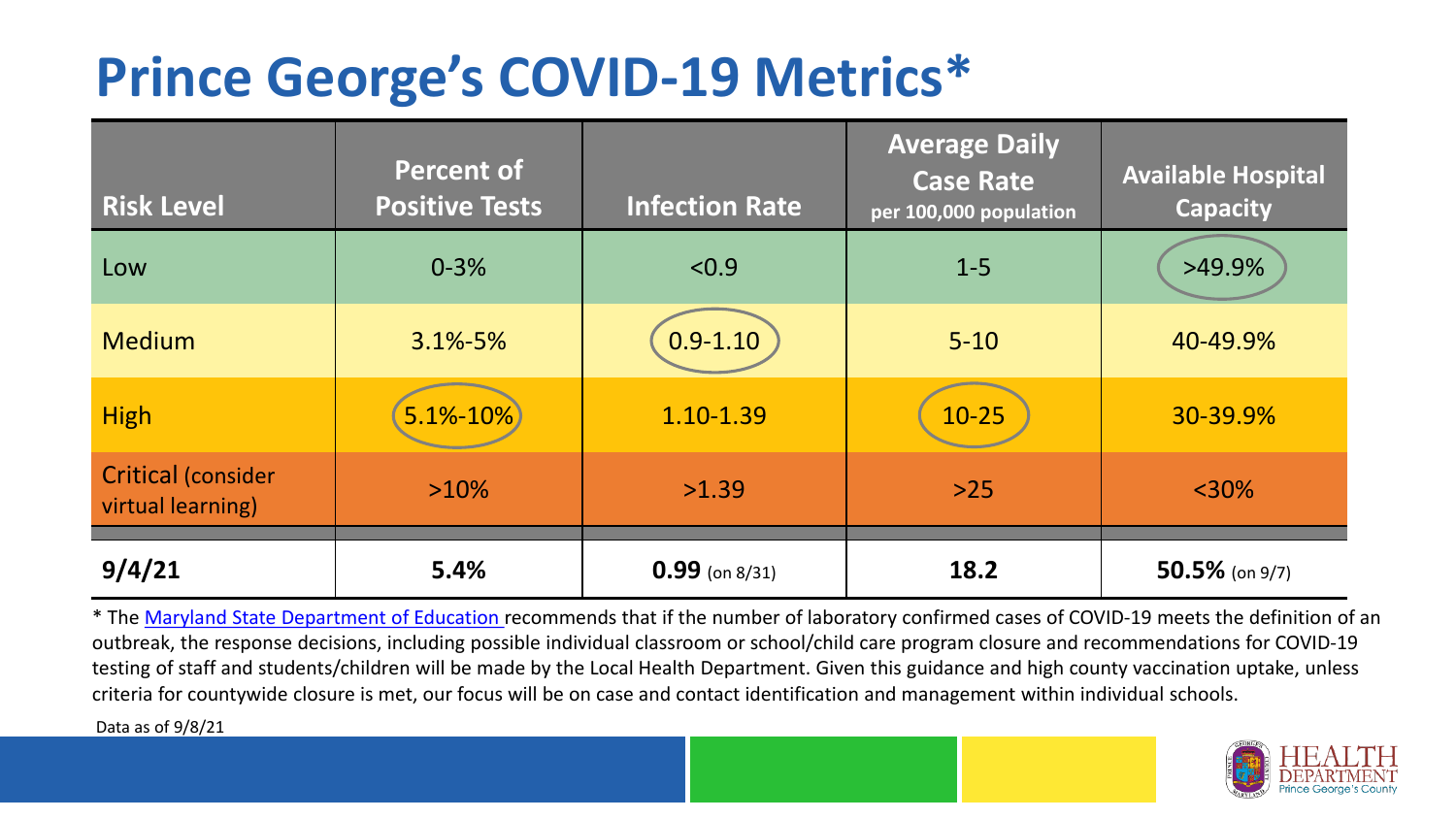# **COVID-19 Community Transmission and Vaccination**

Per the [CDC updated guidance for COVID-19 Prevention in K-12 Schools,](https://www.cdc.gov/coronavirus/2019-ncov/community/schools-childcare/k-12-guidance.html) vaccination is considered the leading prevention strategy for those who are eligible, and **Prince George's County exceeds the percentage of U.S. vaccinations for ages 12 and above**. The CDC also emphasizes using multiple prevention strategies together consistently, included universal indoor masking, as needed based on the level of community transmission and vaccine coverage.



\*County-specific data as of 9/8/21; all other data accessed on 9/8/21 at:<https://covid.cdc.gov/covid-data-tracker>

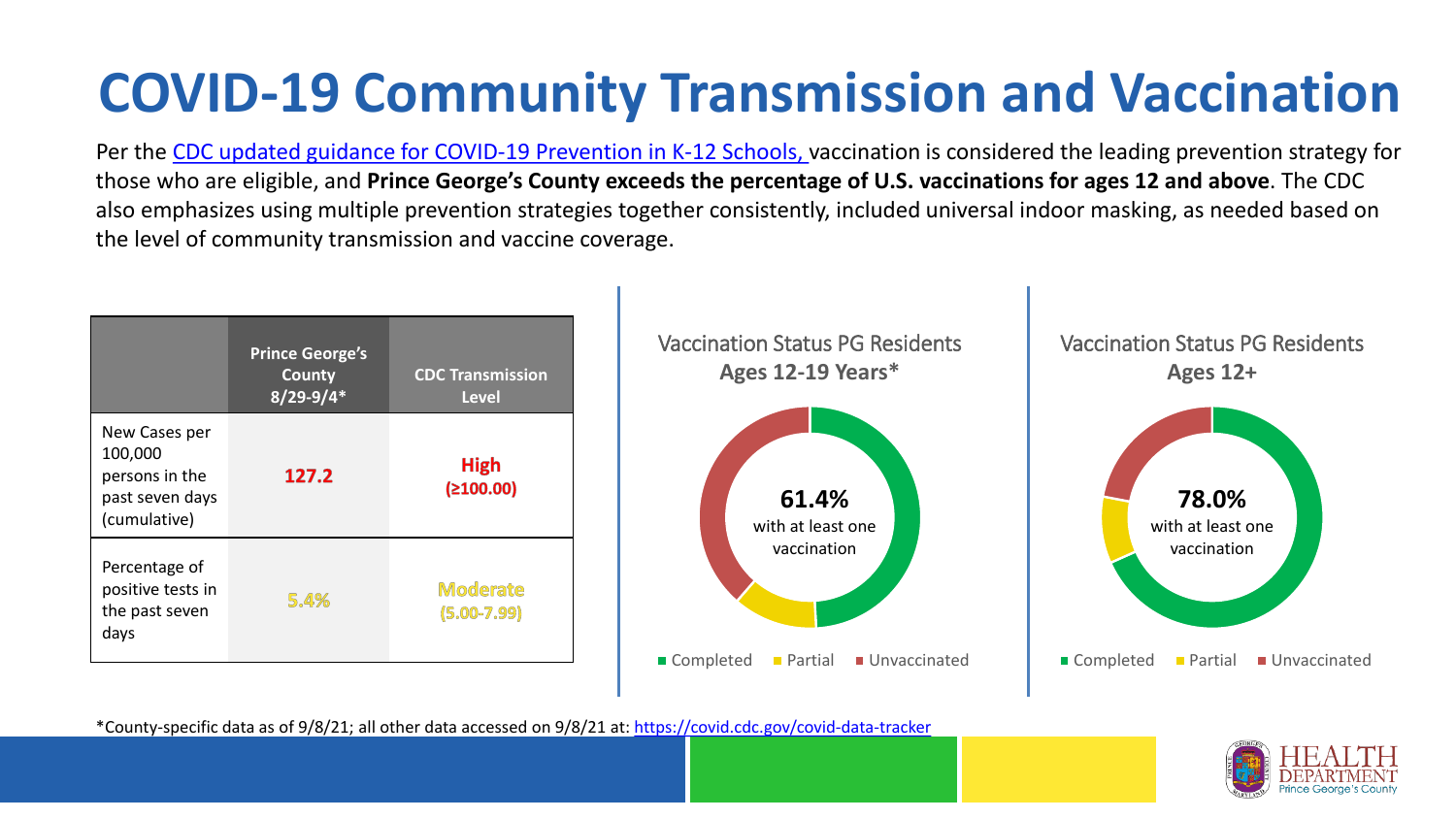### **Testing: Percent Positive** (past 7 days by test date)

The percent of tests returning as positive for county residents **declined to 5.4% at the end of last week**.

 $\frac{5.9\%}{-}$   $\frac{6.0\%}{-}$   $\frac{6.2\%}{-}$   $\frac{6.3\%}{-}$   $\frac{6.3\%}{-}$   $\frac{6.3\%}{-}$   $\frac{6.3\%}{-}$   $\frac{6.3\%}{-}$   $\frac{6.3\%}{-}$   $\frac{6.3\%}{-}$   $\frac{6.0\%}{-}$   $\frac{6.0\%}{-}$   $\frac{5.9\%}{-}$   $\frac{5.7\%}{-}$   $\frac{5.7\%}{-}$   $\frac{5.7\%}{-$ 0.0% 1.0% 2.0% 3.0% 4.0% 5.0% 6.0% 7.0% 8-Aug 9-Aug 10-Aug 11-Aug 12-Aug 13-Aug 14-Aug 15-Aug 16-Aug 17-Aug 18-Aug 19-Aug 20-Aug 21-Aug 22-Aug 23-Aug 24-Aug 25-Aug 26-Aug 27-Aug 28-Aug 29-Aug 30-Aug 31-Aug 1-Sep 2-Sep 3-Sep 4-Sep

**Percent of Positive COVID-19 Tests by Date Collected** (as of 9/8/21)

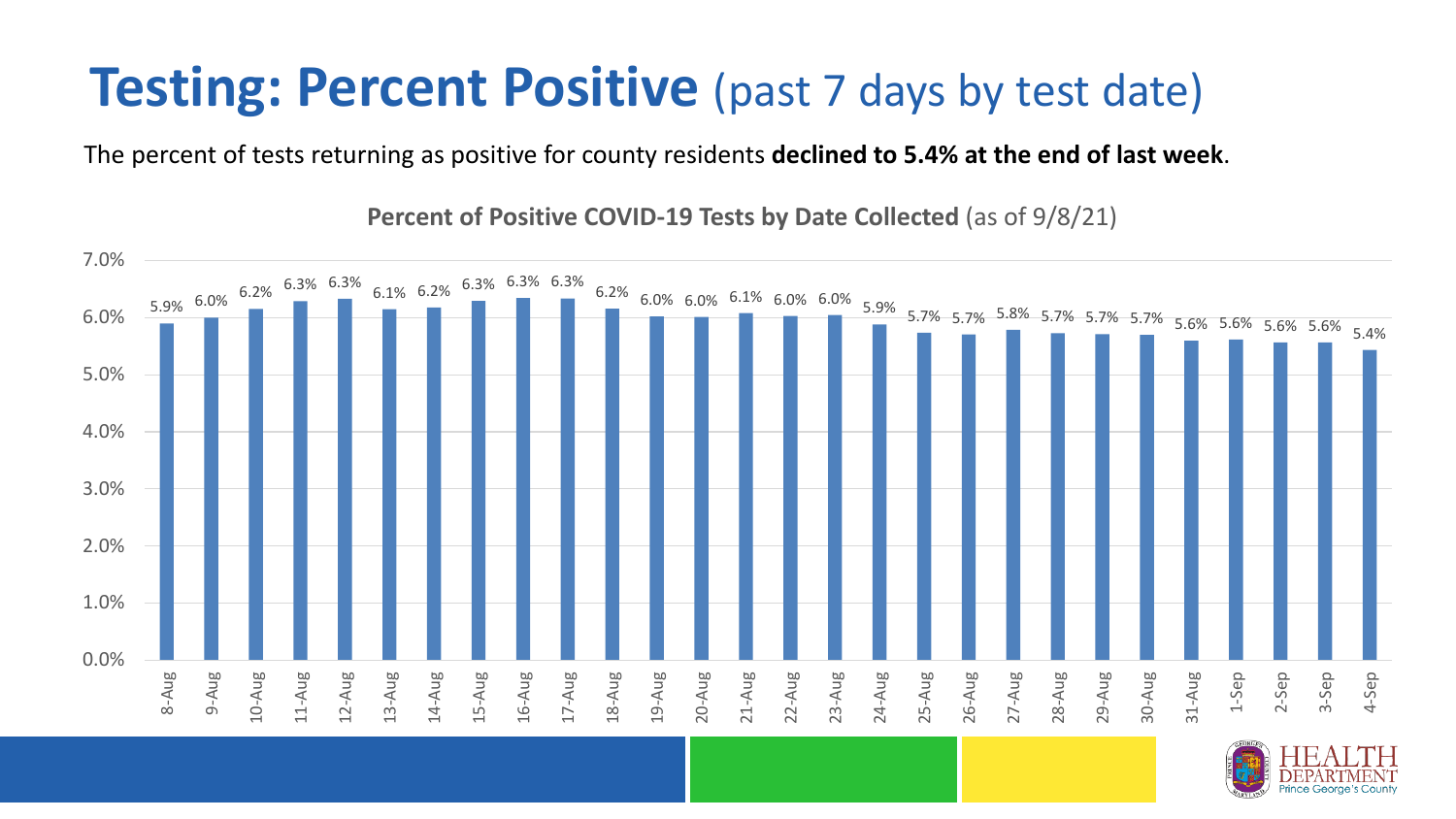## **Infection Rate for Prince George's County**



#### **Estimated by CovidActNow.org**

Accessed 9/8/2021. Each data point is a 14-day weighted average. Presented as the most recent seven days of data as a dashed line, as data is often revised by states several days after reporting.

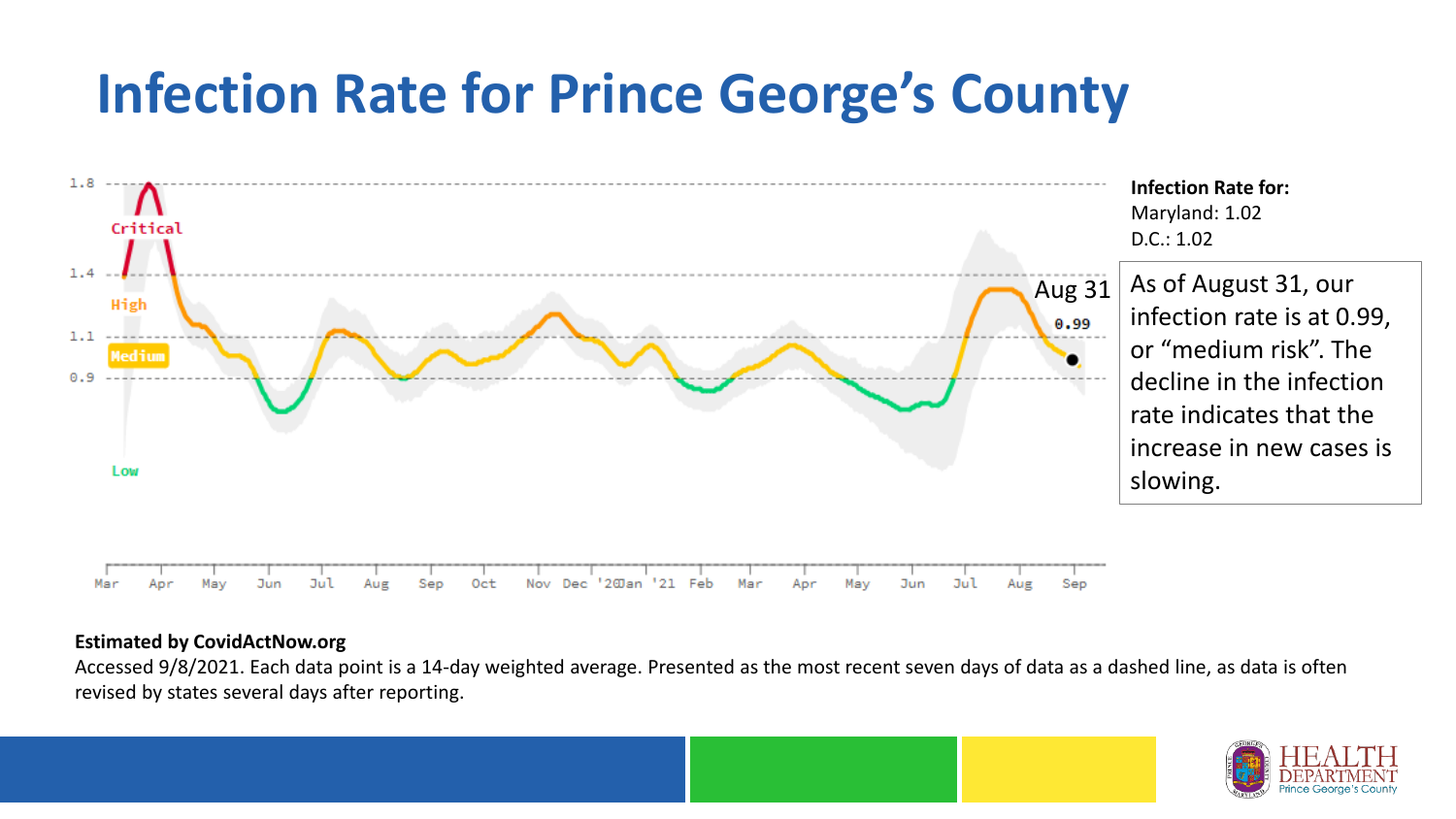#### **Average Daily Case Rate** (7-day Average by test date)

**The daily case rate at the end of last week was 18.2 new cases per 100,000 residents**. We have remained "high risk" or above 10.0 since the end of July 2021.

17.0 <sup>17.5</sup> 17.5 <sup>17.8</sup> <sup>18.1</sup> 18.0 18.0 <sup>18.2</sup> 18.8 19.3 19.4 19.3 19.2 <sup>19.5</sup> 19.5 19.8 <sup>20.0</sup> 19.7 <sup>20.0</sup> <sup>20.3</sup> 20.0 20.1 <sup>20.2</sup> 19.9 <sup>20.0</sup> 19.5 19.2 18.2 0.0 5.0 10.0 15.0 20.0 8/8 8/9 8/10 8/11 8/12 8/13 8/14 8/15 8/16 8/17 8/18 8/19 8/20 8/21 8/22 8/23 8/24 8/25 8/26 8/27 8/28 8/29 8/30 8/31 9/1 9/2 9/3 9/4 **Low Risk Medium High**

**Average New COVID-19 Cases Per Day Per 100,000 Residents**

Data as of 9/8/21